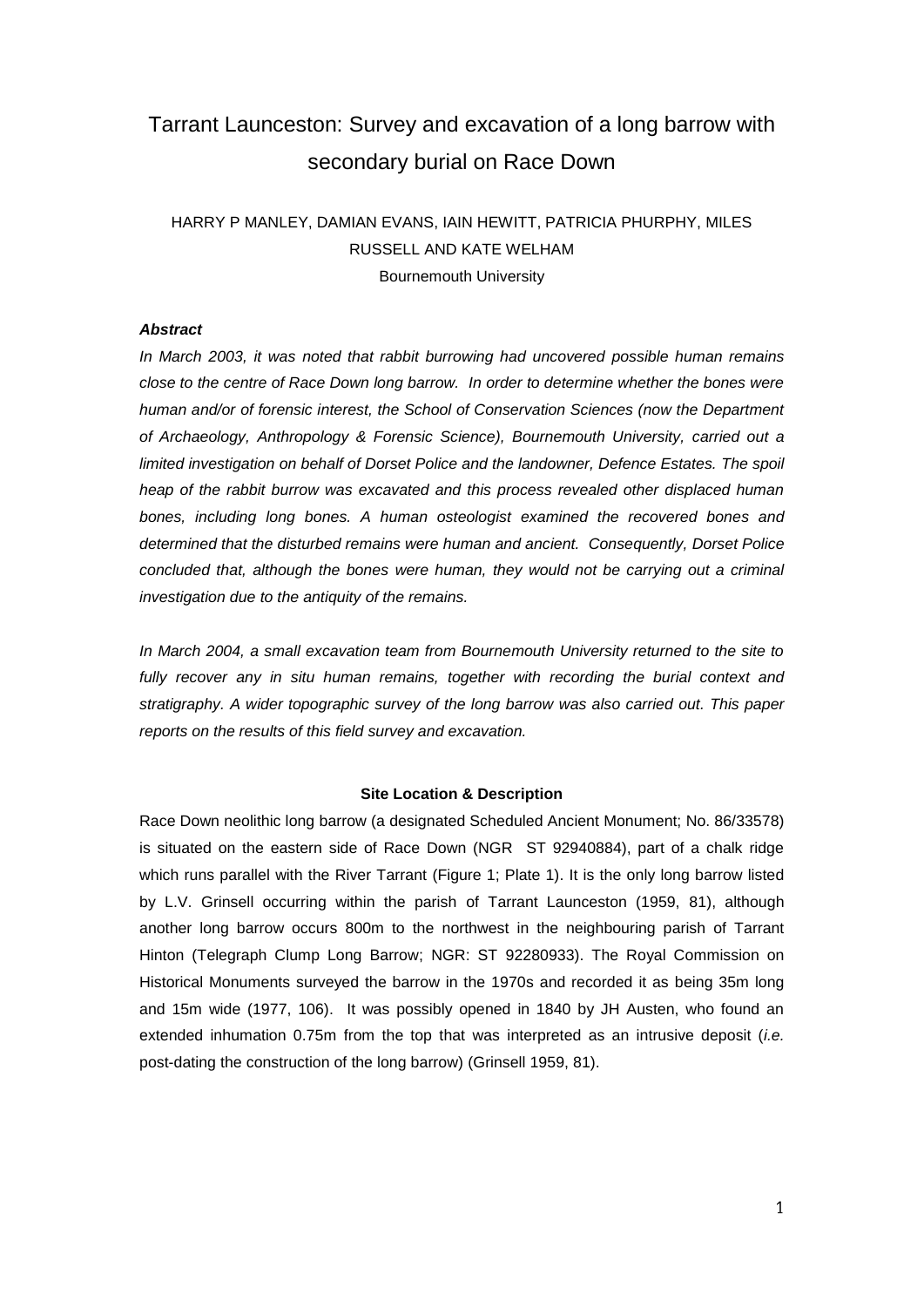

*Figure 1: Location of Race Down long barrow also showing location of Neolithic and Bronze Age barrows on either side of the Tarrant valley.*



*Plate 1: Race Down long barrow looking west. Note the stumps from recent tree felling.*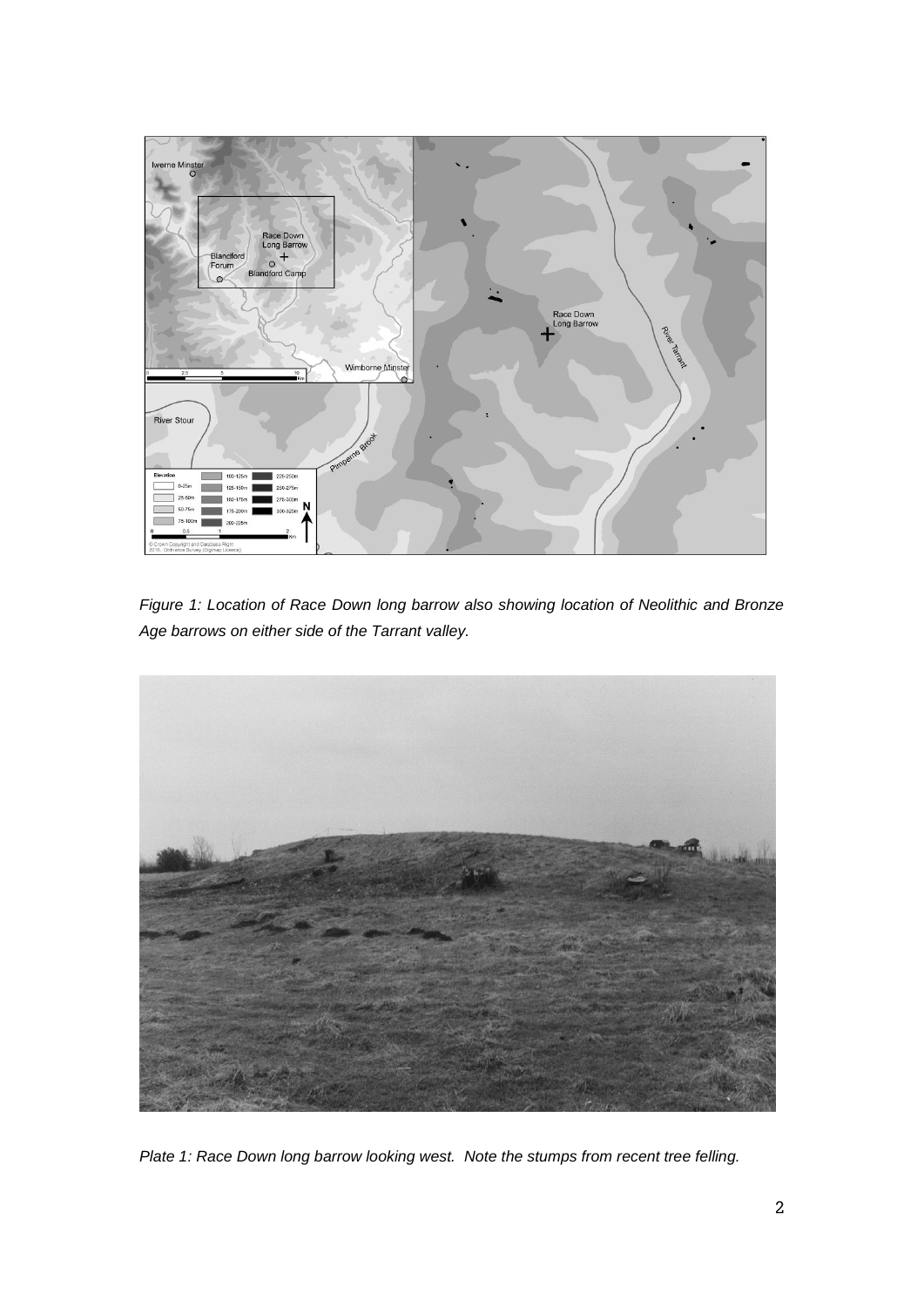

*Plate 2: Rabbit burrow spoil heap on top of long barrow.*

Cartographic evidence indicates that the place name "Race Down" is derived from the use of the ridge plateau, where the monument is located, as a racetrack for horses. However, by 1880 the race track appears to have become disused and a rifle range had been established on the southern flank of the ridge (Ordnance Survey, 1888). Dudley Stamp's 1930s Land Utilisation Survey (1935) shows the monument within a coniferous woodland plantation, but by the mid-twentieth century barracks of Blandford (Army) Camp surrounded it (Ordnance Survey, 1961). The barracks were later demolished (Ordnance Survey, 1976) although remnants of the conifer trees were only removed from the summit of the long barrow at the beginning of the twenty-first century (authors' field observations).

### **Excavation**

The aim of the archaeological investigation was to determine the date, circumstances of deposition, and the context of the inhumation that was first observed as having been disturbed by rabbit burrowing at Race Down long barrow in March 2003 (Plates 1 and 2).

A 2m x 3m trench was located over the partially exposed bones on the south-western flank of the long barrow (Figure 2). Approximately 0.08m of topsoil (context 001) overlay the outer shell of the barrow that comprised a degraded chalk layer (context 002). The chalk layer had a maximum thickness of 0.45m and was cut by feature 001, interpreted as a roughly rectangular grave. Orientated east-west, the grave (F001) was 2.0m long, 0.65m wide, with a

3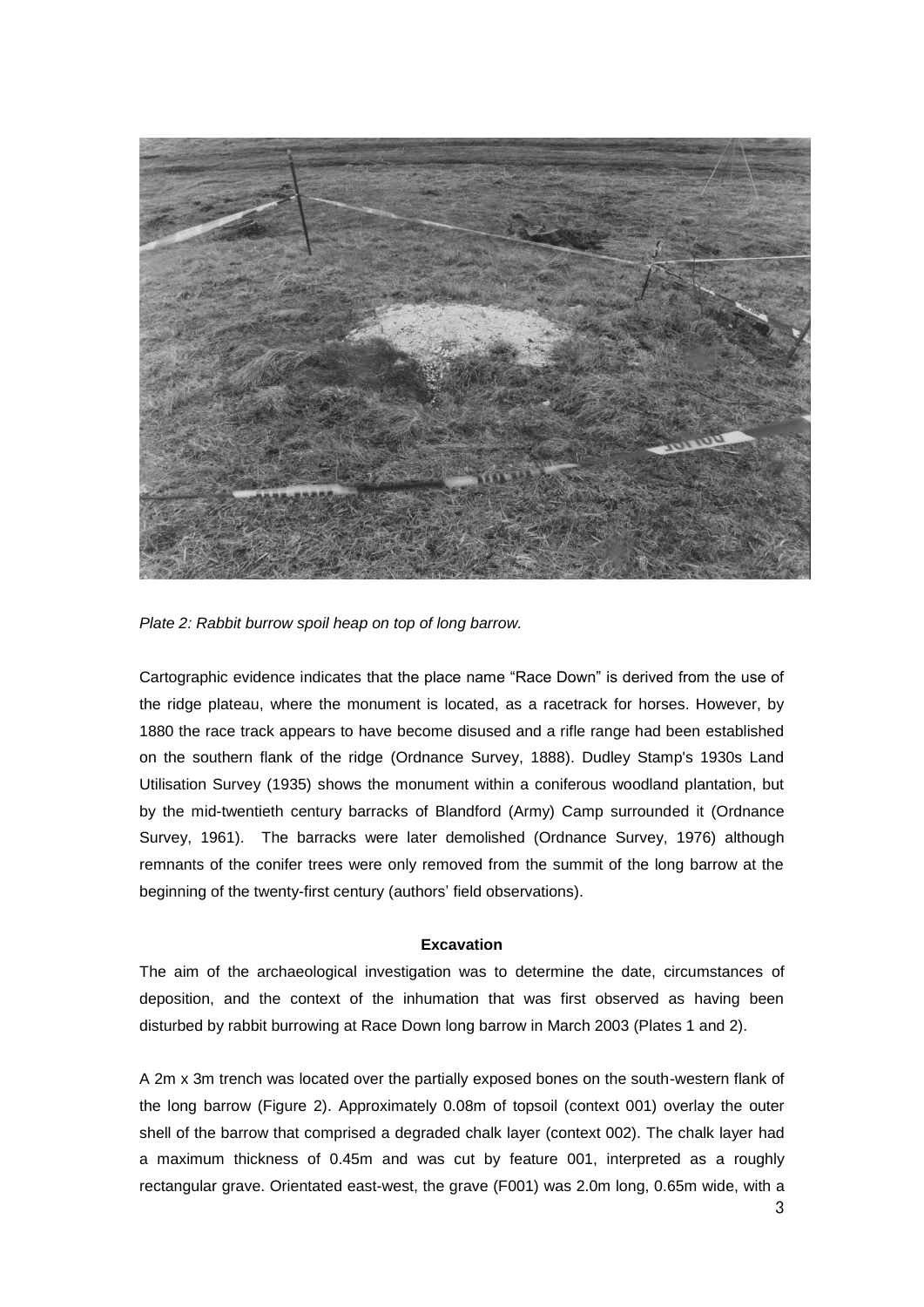maximum depth of 0.45m (Figure 3). The grave (F001) contained one inhumation burial, extended west-east (with the head to the west). The entire left side of the skeleton was missing, having been disturbed by rabbit burrowing (Figure 4). No other artefacts were recovered although an iron stain considered to be the remains of a knife was noted adjacent to the right femur. The grave cut extended down into a layer consisting of silty clay loam (context 004) interpreted as barrow matrix which had been highly disturbed by rabbit burrowing (Figure 5). The skeletal material was recovered and taken to Bournemouth University for further analysis and conservation.



*Figure 2: Location of excavation trench.*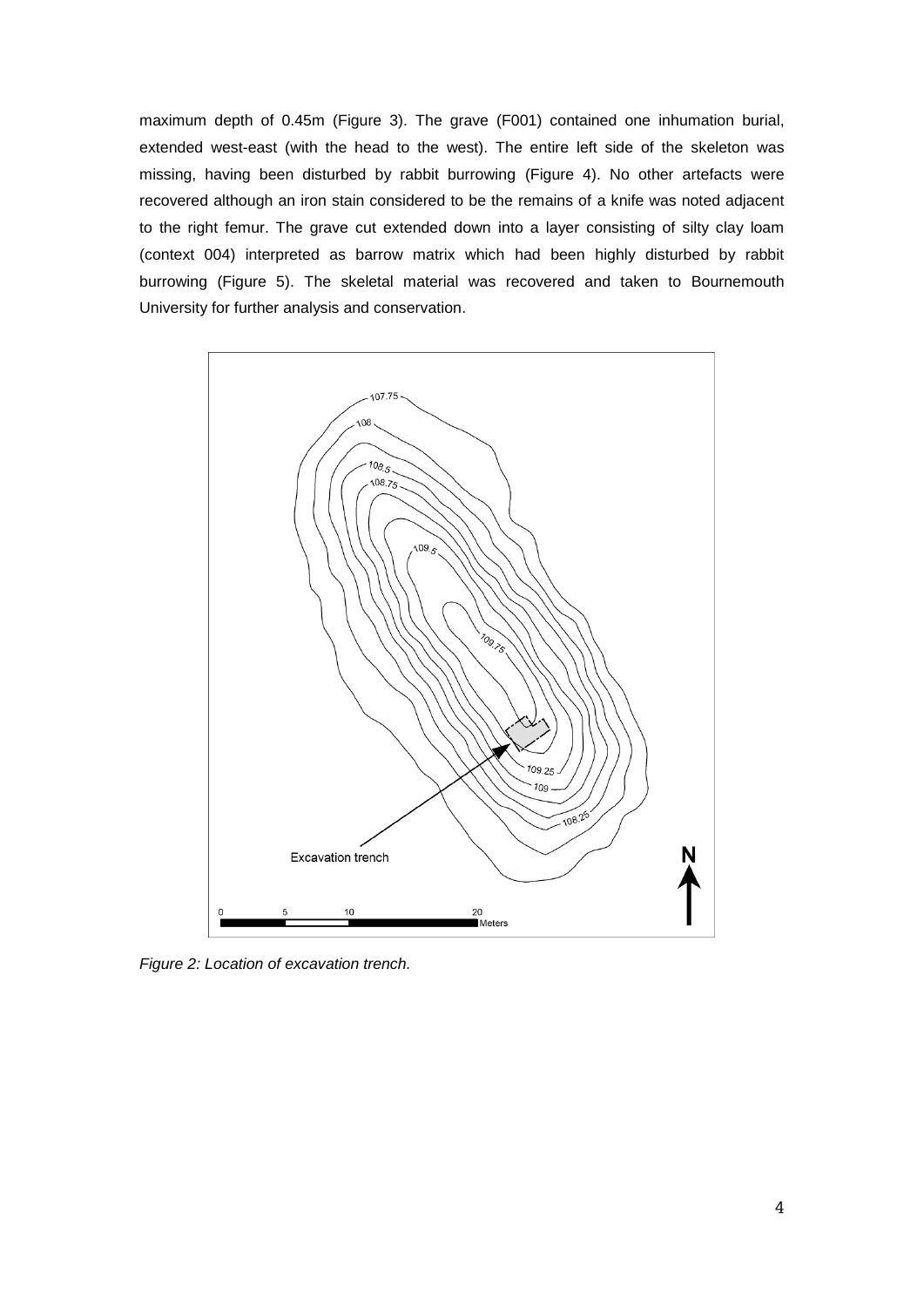

*Figure 3: Cross-section of grave cut. Drawn at 1:10 scale.*



*Figure 4: Plan of grave showing skeletal remains and rabbit disturbance. Drawn at 1:10 scale.*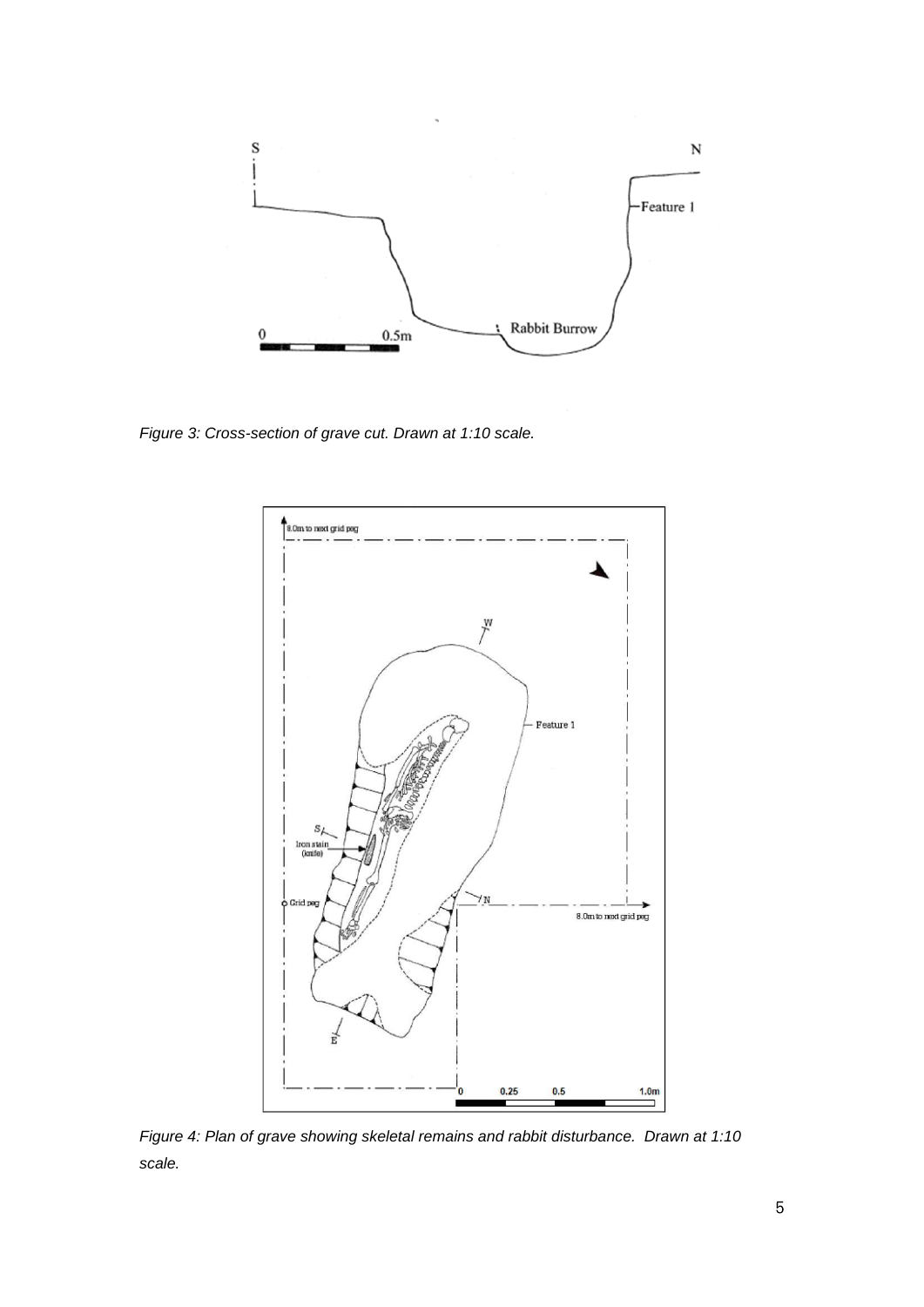

*Figure 5: Schematic interpretation of grave fill. Drawn at 1:10 scale.*

## **Topographic Survey**

The long barrow and its immediate vicinity were surveyed using a Leica SR530 differential Global Positioning System (GPS). Nearly 2000 unique topographic points (each with a threedimensional accuracy of ±3cm) were collected in WGS84 format and were later converted to British National Grid coordinates (OSGB36) using Ordnance Survey RINEX data. The resulting data were gridded and interpolated in *Golden Software Surfer V.8* to produce a 3D surface plot (Figure 6).

The results of the topographic survey indicate that the barrow was constructed on a northwest / south-east orientation. It is approximately 2m high, 37 m long and has a maximum width of 17m, which tapers to a width of 13m at the north-west end (Figures 7, 8 and 9). The shape and size conform to the group of long barrows commonly referred to as trapezoidal (or "wedge" shaped), where the wider end faces roughly east, an alignment that is assumed to have cosmological implications (Field 2006, 69). The profile along the barrow length indicates that the south-eastern end is the higher, a general pattern recognised in other trapezoidal barrows (Ashbee 1984, 19), and possibly emphasising the importance of the eastern end of the barrow. Along the south-western side of the barrow a shallow ditch could be seen. The ditch did not show on the opposite length, although the ground surface is generally lower here. This is probably the remains of the quarry ditch that was dug at the time of the long barrow's construction and since then has been gradually backfilled by natural and / or anthropogenic activity. Without further excavation little more can be determined.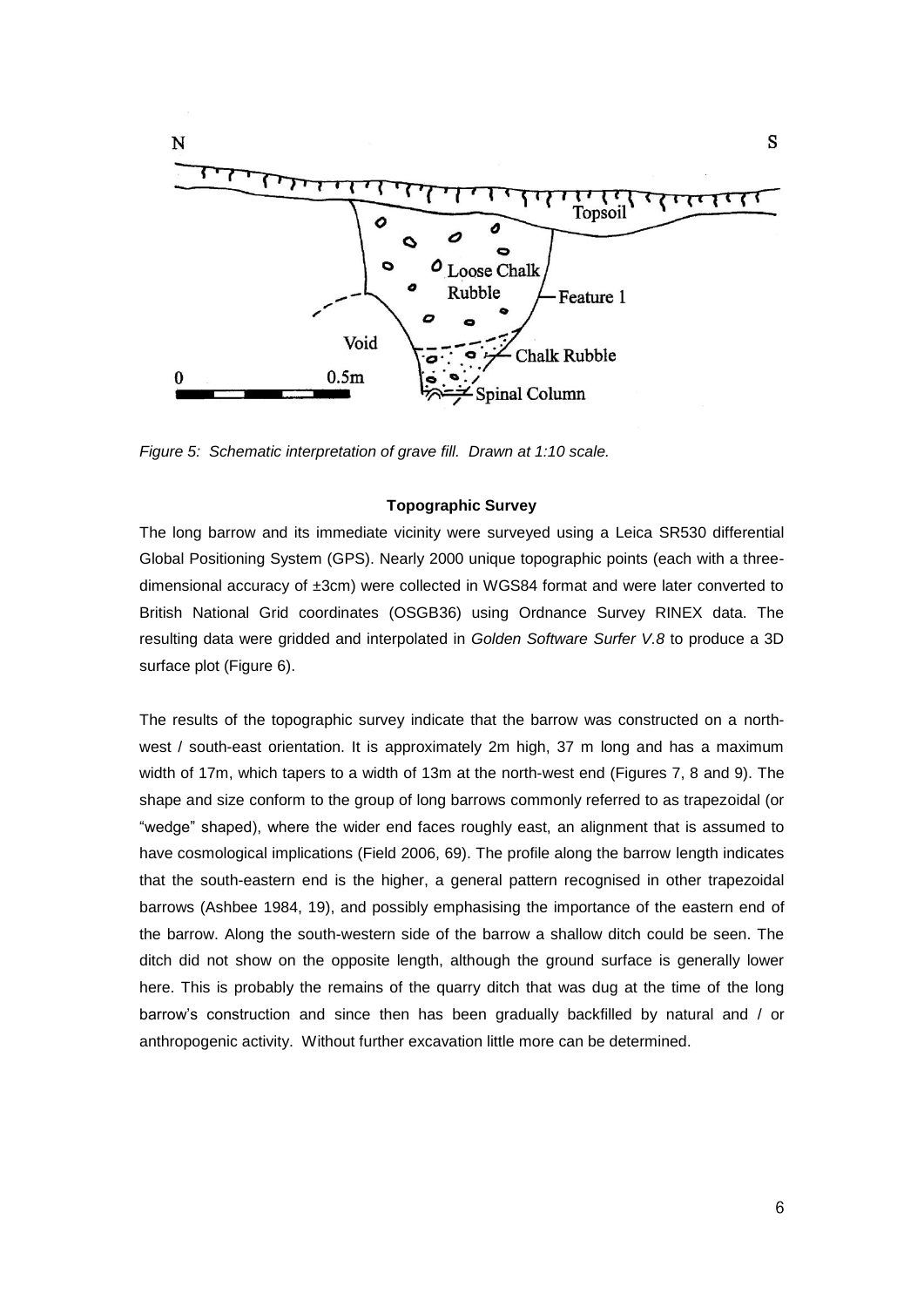

*Figure 6: Interpreted topographic surface elevation plot.*



*Figure 7: Longitudinal profile of long barrow (NE to SW).*



*Figure 8: Cross-section profile across long barrow (NW end, W to E).*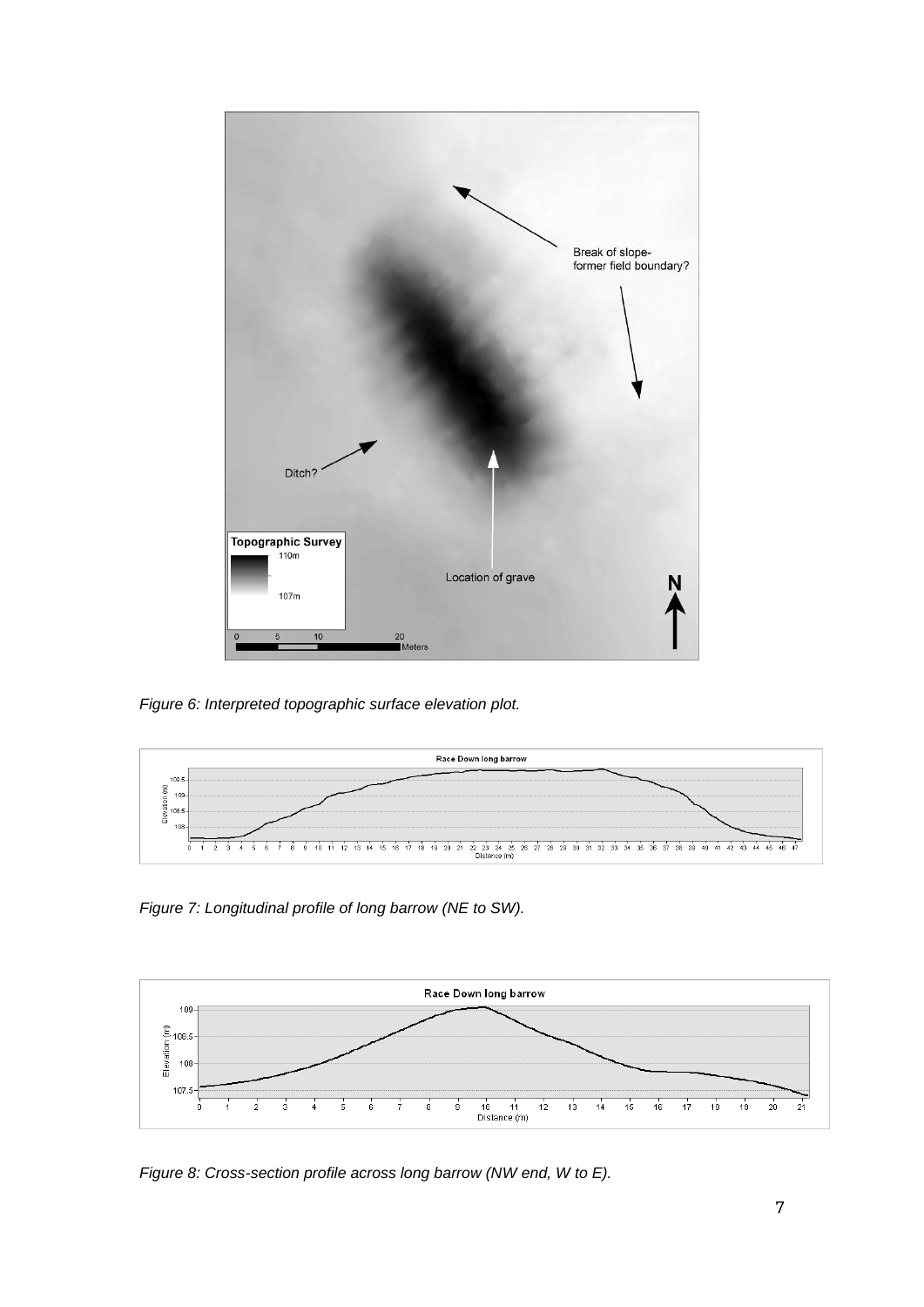

*Figure 9: Cross section profile across long barrow (SE end, W to E).*

Race Down is one of thirty-six long barrows collectively known as the Cranborne Chase group which stretches for approximately 20 miles across the chalk upland of Dorset and Wiltshire (Ashbee 1984, 9). This group of long barrows is peculiar as within it the dominant barrow orientation is north-west / south-east, whereas of the other long barrows found in Britain, more than four-fifths are orientated east-west (or within 45° of this). Race Down long barrow, situated at the south-western end of the Cranborne Chase group, fits this anomalous pattern, possibly the result of the barrow being located on the interfluvial ridge between the Tarrant and Stour river valleys.

In its wider landscape context, Race Down long barrow is situated towards the south-eastern end of a chalk ridge that runs for approximately 8 km inland between the River Stour and River Tarrant. The ground surface drops away immediately to the east of the long barrow (on about the 108m contour line) with the barrow orientated parallel with this break of slope. It is unclear from the survey if this is a localised change in height, but evidence from Ordnance Survey contour data indicates that the barrow is located where there is a general topographic change from the ridge top to the valley side. Gale (2003, 34-35) has noted the vast majority of long barrows are found on, or slightly to one side of, ridges allowing them to dominate the landscape and be seen from long distances away. Woodward (2000, 138-139) has studied the landscape positions of long barrows on the South Dorset Ridgway, and has suggested that varying angles of inter-visibility between different long barrows and other contemporary monuments could have played an important role in the siting and ceremonial use of the monuments. Further analysis of the barrow's relationship with the natural topographic and other contemporary monuments is outside the scope of this paper, but may provide useful insights as part of a future research project.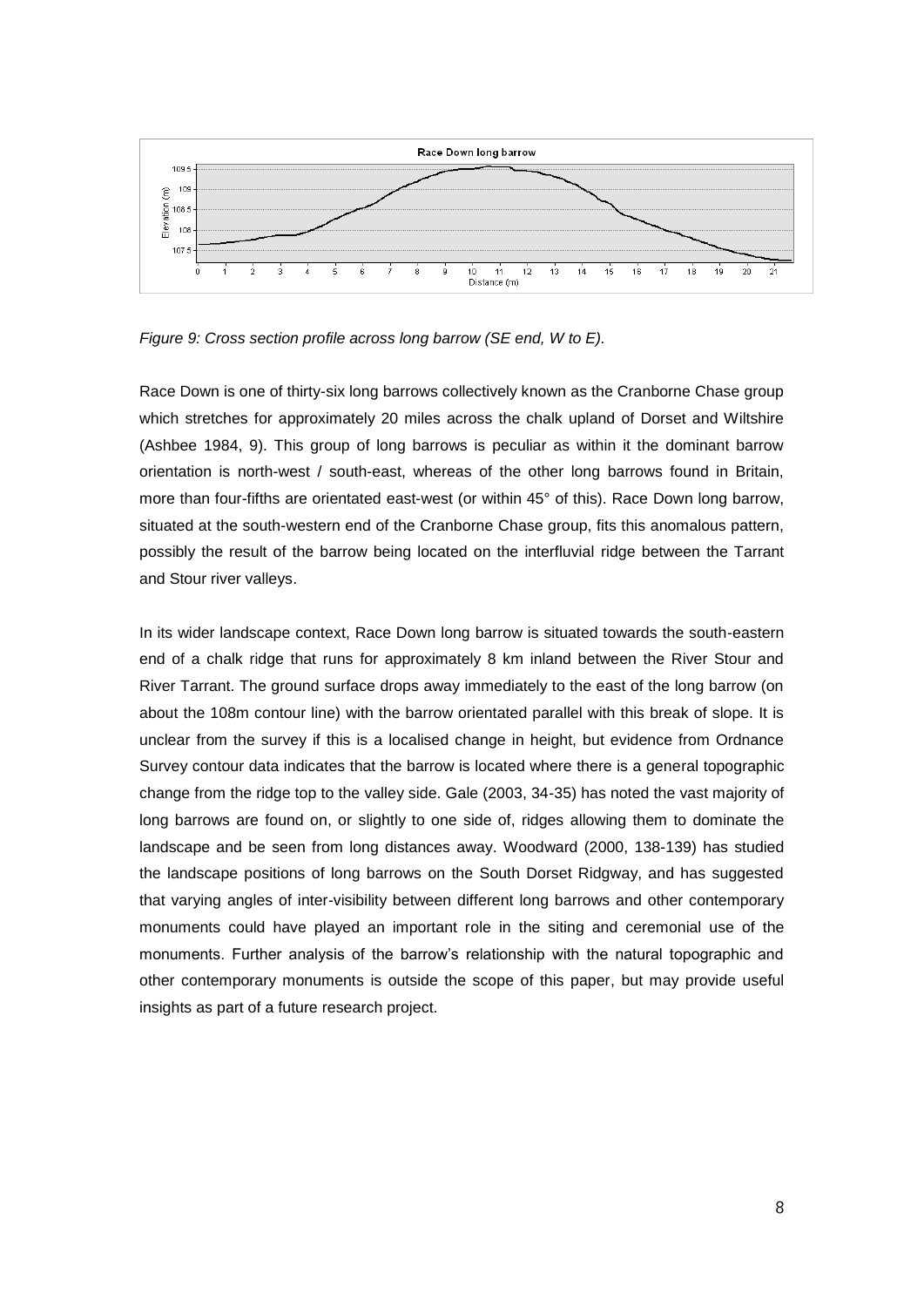#### **Skeletal analysis and dating**

The skeletal remains were analysed by Dr Patricia Phurphy. Approximately 50% of the skeleton was present within the burial context with much of the left side of the remains missing (with the exception of the left hand and the distal radius). The majority of the remains suffered post-mortem damage in the form of breaks and loss of bone around the right knee and foot which appears to be as a result of animal activity.

Skeletal analysis indicated that one individual was represented within the burial, aged between 10-11 years at time of death. Estimating the sex of the individual was not possible as the dimorphism between males and females occurs around the time of puberty and this individual has not yet reached that stage of development.

There was no indication from the bones recovered of the cause or manner of death, and there is no indication of pathology or disease. Trauma was, however, noted on the first metacarpal of the right hand in the form of an ante-mortem fracture. A 2cm region of new bone growth and callus formation was seen on the midshaft of the metacarpal, consistent with healing (Roberts and Manchester 2001) causing the bone to look slightly swollen on the lateral section when compared with the left metacarpal. The fracture may have occurred as a result of direct force to the specific location of the hand, a fall, or an underlying pathology which weakened the bone making it more susceptible to fractures (Ortner 2003).

A sample of clavicle was submitted for C14 dating by Rafter GNS Science, New Zealand, using an Accelerator Mass Spectrometer. The result, 1511 ± 20 BP, (NZA-32571) calibrates to cal AD 440-610 at the 95% confidence limit (2∂), and cal AD 530-610 at the 90% confidence limit. The result was calibrated using the curve of Reimer et al. (2004) used in OxCal v4.05 (Bronk Ramsey 1995; 2001). The calibrated date range cited in the text is that for 95% confidence and is rounded outwards to the nearest 10 years following the form recommended by Mook (1986). The ranges given are derived from the probability method (Stuiver & Reimer, 1993). The radiocarbon probability distribution clearly shows the result is more likely to be the second half of the sixth century AD.

#### **Discussion**

The radiocarbon date of the skeleton and the possible association with an iron knife indicate that the inhumation was an Anglo-Saxon (early medieval) secondary insertion into the earlier, neolithic, long barrow. There was no evidence that the grave had been opened before and it is therefore unlikely that the inhumation is the one discovered by Austen in 1840 (Grinsell 1959, 81). As such, it appears that the long barrow has at least two intrusive inhumations.

The west / east orientation of the grave and the supine position of the skeleton are typical of Anglo-Saxon burial practice, and knives are near-ubiquitous items in 'Anglo–Saxon' furnished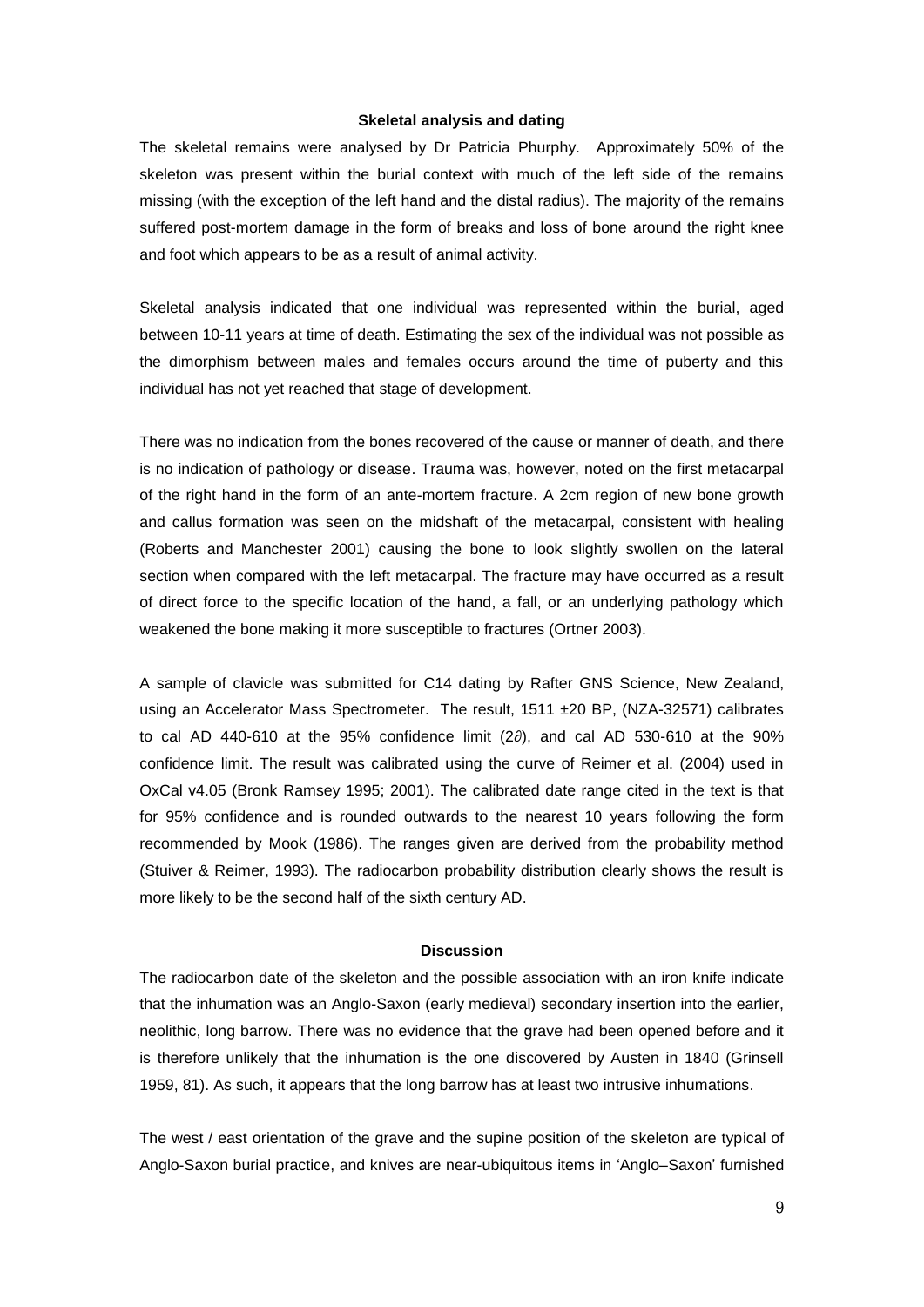graves of all periods (Lucy, 2000, 58). The poor preservation of the knife is unfortunate as no comments can be made on its typology.

The re-use of neolithic monuments is rare, with only thirteen examples known in the country (Lucy 2000, 126), three of which occur in Dorset (Grinsell 1959 & 1982). A close parallel exists with the neolithic bank barrow at Maiden Castle, from which Tess and Mortimer Wheeler exhumed a skeleton tentatively dated to the late  $6<sup>th</sup>$  century (Wheeler 1948, 78-79). In both the Race Down and Maiden Castle cases, the skeletons were buried in shallow graves, with the head to the west. The burial at Maiden Castle was accompanied by a *seax* (or long knife), also located adjacent to the thigh. A second skeleton recovered from the Maiden Castle bank barrow, initially thought to date from the neolithic, but radiocarbon dated to 1345 +- 80 BP (c. AD 635), was also excavated by the Wheelers (Wheeler 1948, 78-79). This skeleton, which was male, 1.63m tall and aged between 25 and 35 at death had evidence of extreme trauma on the head, face, right arm and lower body. Brothwell (1971, 240) suggested that these wounds either caused the individual's death, or were inflicted immediately post-mortem, and were perhaps the result of superstitions about the dead and fear of the supernatural. No evidence of trauma was identified on the skeleton recovered from Race Down so further inferences cannot be made about the death or burial rite of this particular individual.

More common is the re-use of Bronze Age barrows for Anglo-Saxon burials and Lucy (2000, 126) calculates a total of 140 examples nationwide. Three kilometres to the east of Race Down, on the other side of the River Tarrant, excavation of a number of round barrows on Launceston Down revealed the presence of seven 'Anglo-Saxon' burials, these being identified as belonging to a distinct group of burial sites within north-east Dorset dating to the sixth and seventh centuries (Piggott and Piggott, 1944, 47-80; Green *et. al*., 1983, 57; Eagles, 2004). Green *et. al*. (1982) viewed the burials on Launceston Down as family groupings, and if the skeleton recorded by JH Austen (Grinsell 1959, 81) at Race Down is assumed to be a secondary intrusive burial, taken together the two may be interpreted as being part of a family group.

Evison (1968) has argued that these burial sites, together with others found at Bokerley Dyke and Woodyates, represent the western limit of the group of pagan Saxons centred in the Avon Valley and Salisbury area. Eagles (2004) has suggested that the evidence now points to an Anglo-Saxon (early medieval) 'bite' into former Durotrigian lands west and south west of Bokerley Dyke that occurred during the sixth century, penetrating along both Ackling Dyke and the River Stour. The late sixth century date and location of the Race Down burial on the interfluvial ridge between the Stour and Tarrant rivers probably makes it part of this hypothesised intrusion and associated burial culture.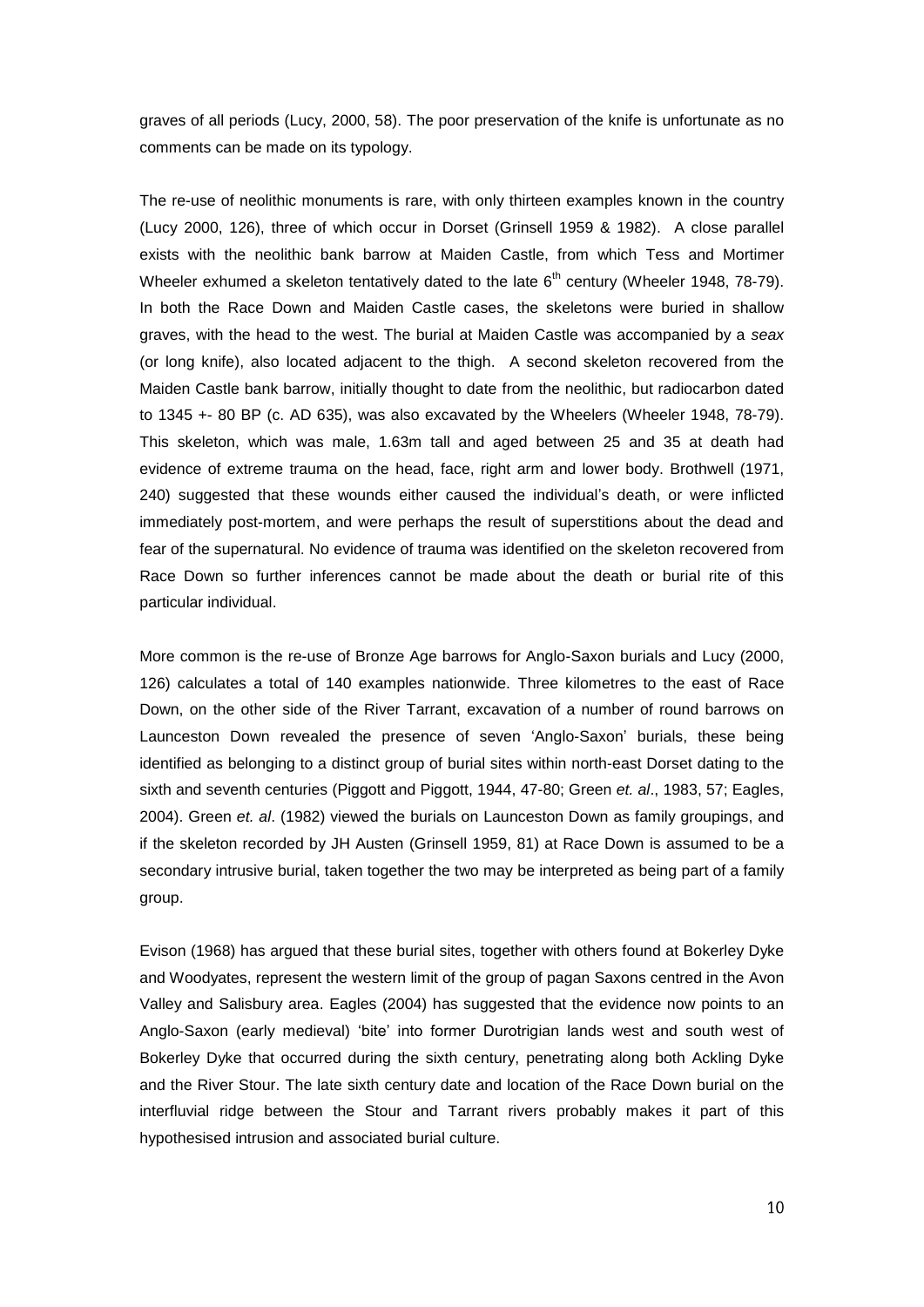The re-use of prehistoric earthworks for early medieval inhumations is characterised by two different themes. Smith and Brickley (2009) suggest that structures such as long and round barrows were regarded as fearful or otherworldly places and where the socially excluded might be placed. As such, they may have been used for the burial of execution victims, such as the skeleton recovered from Maiden Castle (Brothwell, 1971, 240). Reynolds has noted that two thirds of known execution sites of the early medieval period are associated with prehistoric or post-Roman barrows, the remainder being located upon linear earthworks (1999, 108). All excavated sites appear to have been positioned on boundaries, presumably reflecting the desire to banish outcasts to the geographical limit of a specific territory, in places, such as prehistoric barrows, that afforded a commanding view within sight of important road or river (Reynolds 1999, 109). Williams (1997; 1998) has argued that the practice of placing burials in existing earthworks is a way legitimising an immigrant community's ancestral links to the distant past, and Bonney (1976) has suggested that pagan Anglo-Saxon burials occur on, or near to, boundaries of estates or parishes possibly in the hope of causing such boundaries to receive protection by the spirits of the dead.

The skeletal remains recovered from Race Down long barrow appear to be an early medieval interment probably dating from the second half of the sixth century. These types of interments are rare in neolithic monuments, with few other scientifically dated examples known. Further work may involve the commissioning of a project to scientifically date other secondary interments recovered from prehistoric monuments to determine when they were buried and to try and to further our understanding of this burial practice.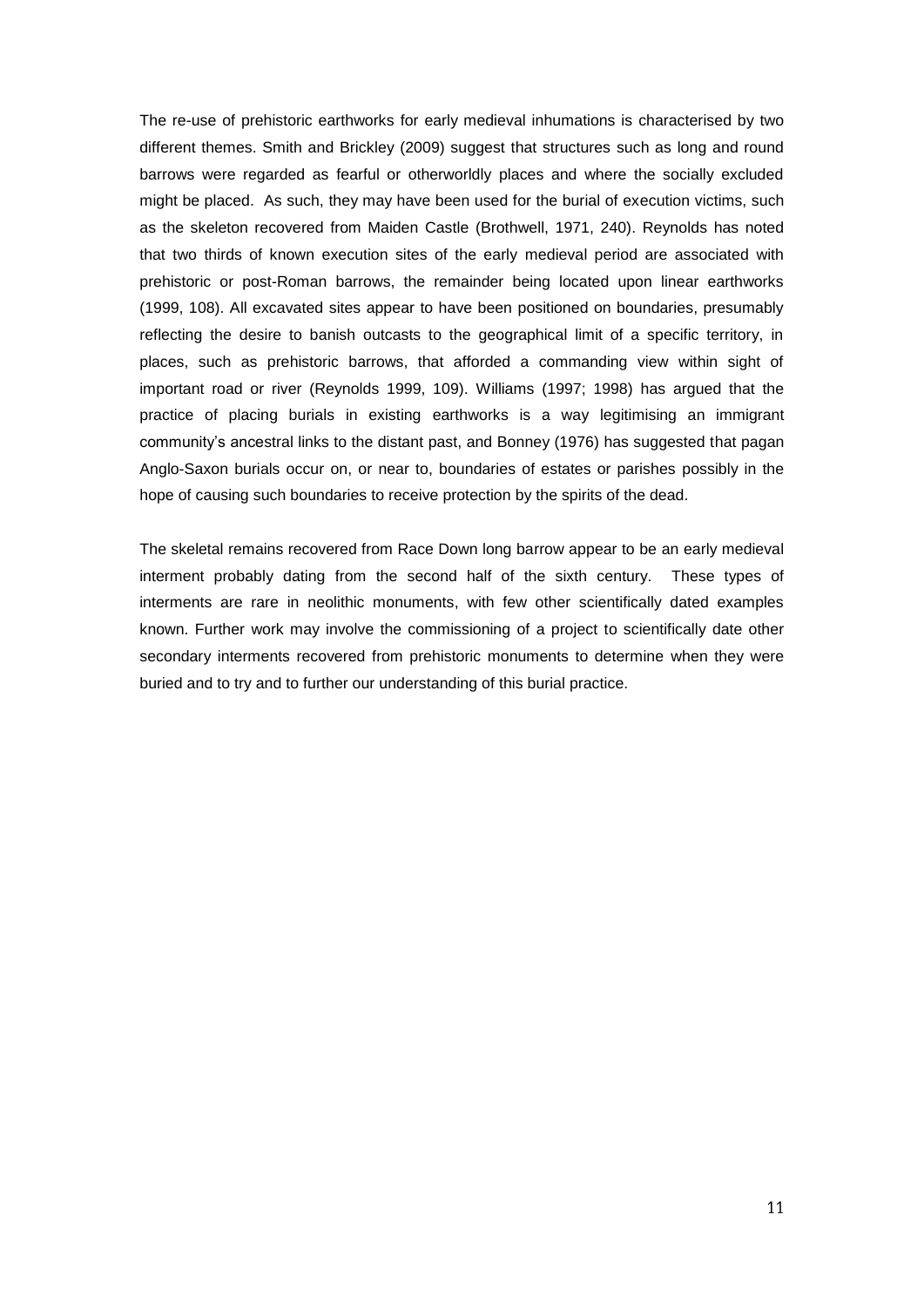# **References**

Ashbee, P. 1984. *The Earthen Long Barrow in Britain* (2<sup>nd</sup> edition). Norwich: Geo Books

Bonney, D. 1976. Early Boundaries and Estates in Southern England. In: Sawyer, P.H. *Medieval settlement. Continuity and Change.* London: Edward Arnold.

Bronk Ramsey, C. 1995. Radiocarbon calibration and analysis of stratigraphy: the OxCal program. *Radiocarbon* **37**, 425–430.

Bronk Ramsey, C. 2001. Development of the radiocarbon program OxCal. *Radiocarbon* 43, 355–363.

Brothwell, 1971. Forensic aspects of the so-called Neolithic skeleton Q1 from Maiden Castle, Dorset. *World Archaeology* **3**, 233-41.

Eagles, B., 2004. Britains and Saxons on the eastern boundary of the *Civitas Durotrigium. Britannia* **35**, 234-240.

Eagles, B. & Field, D. 2004. William Cunnington and the long barrows of the River Wylye, In R. Cleal & J. Pollard (ed.), *Monuments and Material Culture; papers in honour of an Avebury archaeologist: Isobel Smith*. Salisbury: Hobnob Press. 47-69

Evison, V.I. 1968. The Anglo-Saxon finds from Hardown Hill. *Proceedings of the Dorset Natural History and Archaeological Society* 70, 232-240.

Field, D. 2006. *Earthen Long Barrows*. Stroud: Tempus.

Gale, J. 2003. *Prehistoric Dorset*. Stroud: History Press.

Green, C., Lynch, F. & White, H. 1982. The Excavations of Two Round Barrows on Launceston Down, Dorset (Long Crichel 5 and 7). *Proceedings of the Dorset Natural History and Archaeological Society* Vol. **104**, 39-58.

Grinsell, L.V. 1959. *Dorset Barrows.* Dorchester. Dorset Natural History and Archaeological Society.

Grinsell, L.V. 1982. *Dorset Barrows Supplement.* Dorchester: Dorset Natural History and Archaeological Society.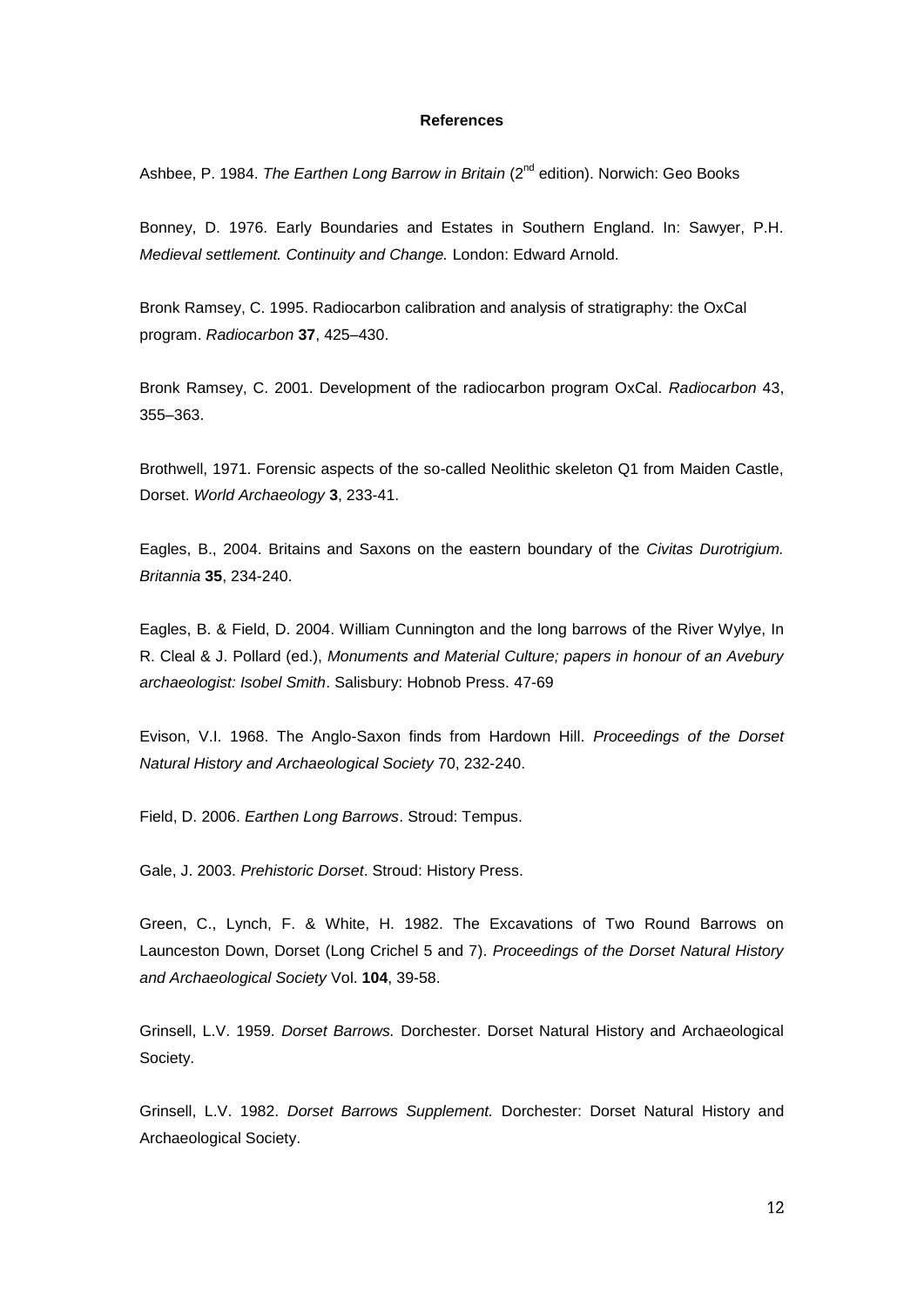Lucy, S. 2000. *The Anglo-Saxon Way of Death.* Stroud: Sutton.

Mook, W.G. 1986. Business meeting: recommendations/resolutions adopted by the twelfth International Radiocarbon Conference. *Radiocarbon* **28**, 799.

Ortner, D. J., 2003. *Identification of Pathological Conditions in Human Skeletal Remains*. Second edition. London, UK: Academic Press.

Ordnance Survey, 1888. *Dorset. First Edition. (Sheet 25-NW)*. 1:10560.

Ordnance Survey, 1961. *Sheet ST90.* 1:25,000.

Ordnance Survey, 1976. *Sheet ST90NW*. 1:10,000.

Reimer, P.J., Baillie, M.G.L., Bard, E., Bayliss, A., Beck, J.W., Bertrand, C., Blackwell, P.G., Buck, C.E., Burr, G., Cutler, K.B., Damon, P.E., Edwards, R.L., Fairbanks, R.G., Friedrich, M., Guilderson, T.P., Hughen, K.A., Kromer, B., McCormac, F.G., Manning, S., Bronk Ramsey, C., Reimer, R.W., Remmele, S., Southon, J.R., Stuiver, M., Talamo, S., Taylor, F.W., van der Plicht, J. & Weyhenmeyer, C.E. 2004. IntCal04 Terrestrial radiocarbon age calibration, 0–26 Cal Kyr BP. *Radiocarbon* **46**, 1029–1058

Pigott, S., & Pigott, C.M. 1944. Excavations of Barrows on Crichel and Launceston Downs, Dorset. *Archaeologia* **90**, 47-80.

Reynolds, A. 1999. *Later Anglo-Saxon England*. Stroud. Tempus.

Roberts, C. and Manchester, K., 2001. *The Archaeology of Disease*. Sutton.

Royal Commission on Historical Monuments (England). 1977. *Dorset*. Volume 4, North. London: Her Majesty's Stationary Office.

Scheuer, L. and Black, S., 2000. *Developmental Juvenile Osteology*. London. Elesevier.

Smith, M.J. and Brickley, M.B. 2009. *People of the Long Barrows: Life, Death and Burial in the Earlier Neolithic.* Stroud. History Press.

Stamp, D. (1935) *Land Utilisation Survey*. London: Geographical Publications.

Stuiver, M. & Reimer, P.J. 1993. Extended 14C data base and revised CALIB 3.0 14C age calibration program. *Radiocarbon* **35**, 215–230.